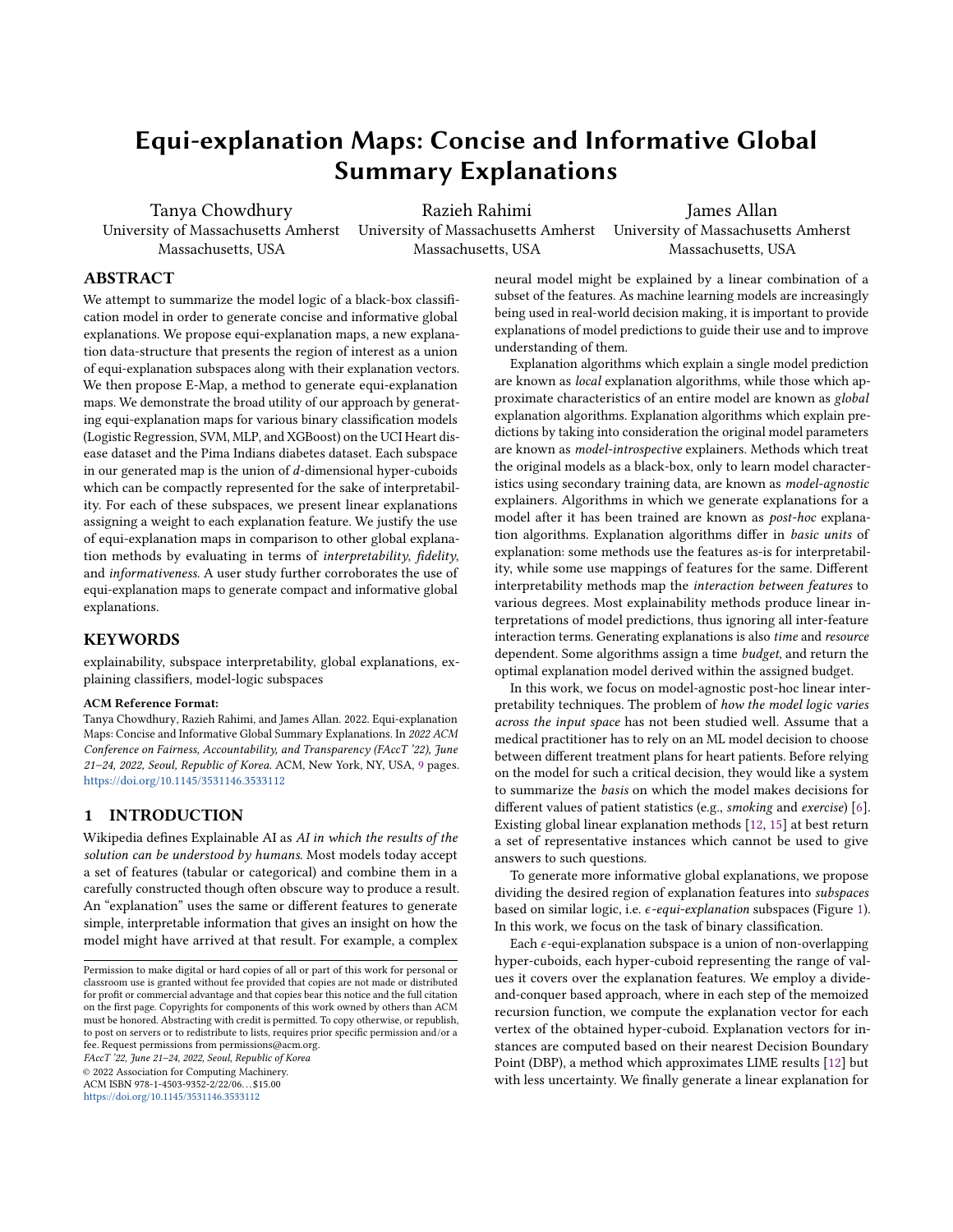FAccT '22, June 21-24, 2022, Seoul, Republic of Korea Tanya Chowdhury, Razieh Rahimi, and James Allan

<span id="page-1-0"></span>

Figure 1: A hypothetical binary classifier (top left) partitioned into equi-explanation maps using the proposed E-Map algorithm. The algorithm partitions the feature space (here containing 2 features f1 and f2) into three regions (R1,R2 and R3) based on similar model logic. Bar charts in the bottom row represent relative importance of the features in each of the 3 regions.

each equi-explanation region by aggregating its member hypercuboid explanation vectors based on weight.

In order to study a given black-box model, our algorithm delivers compact and informative global explanations, presenting a set of equiexplanation regions and their corresponding explanation vectors. We adapt relevant global explanation methods such as SP-LIME [\[12\]](#page-8-2), Guided-LIME [\[15\]](#page-8-3), SHAP [\[10,](#page-8-4) [11\]](#page-8-5), and MUSE [\[6\]](#page-8-1) to form strong baselines and justify the use of equi-explanation maps on grounds of Interpretability, Fidelity, and Informativeness. We also conduct a user study to demonstrate the effectiveness of our new explanation format in comparison to a strong non-linear global explanation method [\[6\]](#page-8-1) and show that equi-explanation maps outperform the strongest baseline considerably in terms of Informativeness.

In the spirit of reproducibility, our implementation is available  $here<sup>1</sup>$  $here<sup>1</sup>$  $here<sup>1</sup>$ .

Our main contributions are as follows:

- We propose equi-explanation maps: a concise yet informative new data structure to summarize the model logic of a blackbox classifier in order to generate concise and informative global explanations. In doing so we propose the task of Global Summary Explanation Generation.
- We propose the E-Map algorithm : a divide an conquer based architecture - specifically to generate the equi-explanation map explanation format.
- We propose new metrics to uniformly compare E-Map generated equi-explanation maps with other linear, additive global explanation methods. We also conduct a user study to prove the effectiveness of our proposed explanation format with respect to mimic model-based global explanation methods.

# 2 BACKGROUND

LIME [\[12\]](#page-8-2) is a popular local explanation model in the machine learning literature. It is a model-agnostic linear explanation method that locally approximates a classifier with an interpretable model. It does so by perturbing inputs in a locality near the instance of interest, and generating labels for the perturbed inputs using the original model. Let  $G$  be the class of interpretable models. The explanation model obtained by LIME, for an instance  $x$  is:

<span id="page-1-3"></span><span id="page-1-2"></span>
$$
E(x) = \arg\min_{g \in G} \mathcal{L}(f, g, \pi_x) + \Omega(g) \tag{1}
$$

$$
\mathcal{L}(f,g,\pi_x) = \sum_{z,z' \in Z} \pi_x(z)(f(z) - g(z'))^2 \tag{2}
$$

$$
\pi_x(z) = \exp(-D(x, z)^2 / \sigma^2),
$$
 (3)

where  $\Omega(g)$  represents the complexity of the learnt explanation model,  $\pi_x$  describes the locality around x (usually represented by an exponential kernel on a distance function), and  $\mathcal{L}(f,g,\pi_x)$  is a model of how unfaithful the explanation model  $q$  is in neighborhood of x. D denotes a distance function (cosine in this case). In order to learn the local behavior of  $f$  around  $x$ , they sample points uniformly at random in the proximity of  $x$ . These samples are generated by perturbing the original input, and replacing some feature values by zero. Rebeiro et al. [\[12\]](#page-8-2) also propose SP-LIME, a method that selects a set of representative instances for global interpretability via submodular optimization.

Laugel et al. [\[8\]](#page-8-6) improve on LIME's sampling techniques to optimize model fidelity. They generate surrogate-based explanations for individual predictions based on sampling centered on a particular relevant place of the decision boundary, rather than on the prediction itself. This allows them to achieve substantially better results, demonstrated visually on the UCI half moons datasets, where the local explanation often does not agree with the global explanation due to an unusually shaped decision boundary. Garreau et al. [\[3\]](#page-8-7) derive closed-form expressions for linear explanation systems and report that the coefficients are proportional to the gradient of the function being explained. Reiger et al. [\[13\]](#page-8-8) present evidence that aggregate explanations are more robust to attacks than individual explanation methods. We use existing work [\[3,](#page-8-7) [7,](#page-8-9) [11,](#page-8-5) [12\]](#page-8-2) along with concepts from linear algebra to propose a concise, informative new format for global explanation representation which can be employed in places where a condensed version of how model logic varies across the region of interest is a requirement.

## 3 EQUI-EXPLANATION MAPS

Let f be a black-box binary classifier that maps input features  $S =$  ${x_1, x_2, \ldots, x_n}$  to {0, 1}. The input features can be either tabular or categorical. Following other explanation models [\[12\]](#page-8-2), the domain of an explanation model is the subset of interpretable features  $\mathcal E$ where  $\mathcal{E} \subseteq \mathcal{S}$  and  $|\mathcal{E}| = d$ . Assume that we have knowledge of a finite region of interest of  $\mathcal{E}$ , named P. The region of interest for explanation purposes may be smaller than the actual range of feature values. For example, healthcare providers would want to study heart disease symptoms in patients with age ranging from 0 to 120, instead of ages ranging from −∞ to +∞.

We globally explain  $f$  by providing a division of region  $P$  into  $\epsilon$ -equi-explanation subspaces. An  $\epsilon$ -equi-explanation subspace is

<span id="page-1-1"></span><sup>1</sup><https://github.com/TaKneeAa/EquiExplanationMaps>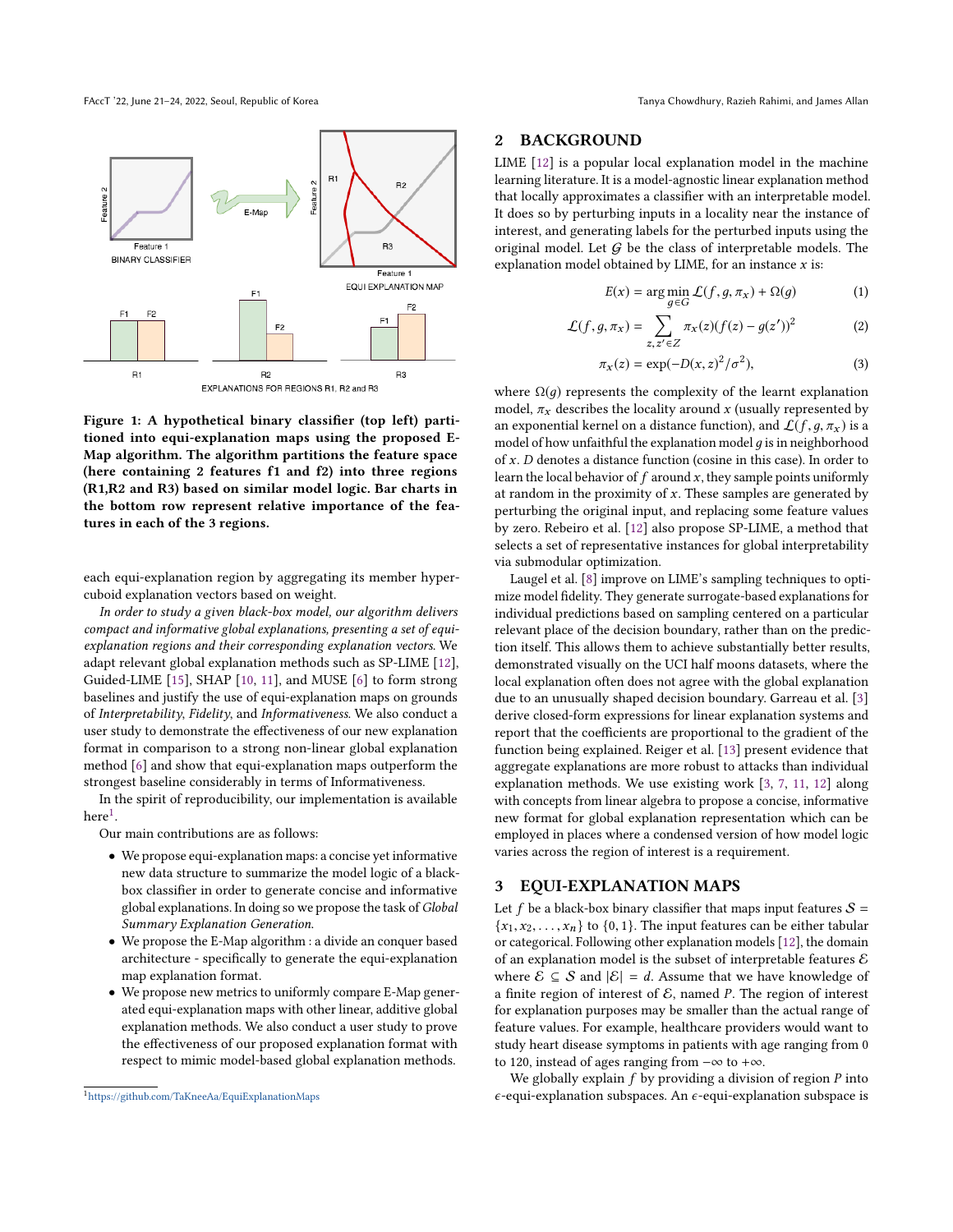Equi-explanation Maps: Concise and Informative Global Summary Explanations FACCT '22, June 21-24, 2022, Seoul, Republic of Korea



Figure 2: E-Map architecture to generate  $\epsilon$ -equi-explanation maps. Given a binary classifier  $f$  as a black-box and region of interest P, we try to partition  $\mathcal E$  into equi-explanation regions in accordance to the decision boundary of  $f$ . We compute the approximate convex hull of  $\mathcal E$  and run a divideand-conquer based approach, where in each recursion step we compute the explanation vectors of hyper-cuboid coordinates. Next, based on the standard deviation of the hypercuboid vertices exceeding  $\epsilon$  we decide if we want to divide the hyper-cuboid into sub hyper-cuboids. After the recursion ends, we try to merge hypercuboids, if their standard deviation is less than  $\epsilon$ . We lastly do a weighted aggregate of hyper-cuboid explanations to assign an explanation for a subspace.

defined as a subspace of the explanation space where the deviations of local explanations for points within that subspace, do not exceed  $\epsilon$ . Specifically, classifier f is explained as  $[\epsilon, W]$  where  $\epsilon$ is a partition of the explanation feature hyperspace  $\mathcal E$  into  $\epsilon$ -equiexplanation subspaces and each subspace  $e_i \in e$  is explained with a function  $w_i \in W$ . Each explanation function w belongs to a class of potentially interpretable models, for which we consider linear functions in this study. Thus, the explanation for each subspace  $\mathbf{w}_i \in \mathbb{R}^d$  represents the contribution of each explanation feature towards the model decision within that subspace. Standard deviation of linear explanation vectors is measured to check whether a subspace is  $\epsilon$ -equi-explanation or not.

To obtain  $\epsilon$ -equi-explanation subspaces, we propose a divide-andconquer approach, E-Map, summarized by the pseudo-code given in Algorithm [1.](#page-2-0) E-Map computes the hyper-cuboid of desired ranges

of explanation features  $P$  and divides it into sub-hypercuboids if it is not an  $\epsilon$ -equi-explanation space. The obtained sub-hypercuboids are then recursively checked and divided if necessary. When all the obtained hypercuboids are  $\epsilon$ -equi-explanation subspaces, E-Map checks if neighboring subspaces can be merged to reduce the number of partitions. Each explanation subspace e thus consists of a set of hyper-cuboids in the d-dimensional space, and is linearly explained by a weighted average of each constituent hyper-cuboid's explanation vector. We describe the E-Map approach in detail below.

<span id="page-2-0"></span>Algorithm 1 Pseudo-code of E-Map approach to generate  $\epsilon$ -equiexplanation maps

**Require:** f: binary classifier,  $\mathcal{E} \in \mathbb{R}^d$ : explanation features, *P*:<br>Pegion of interest for explanation  $\zeta \in [0, 1]$ Region of interest for explanation,  $\epsilon \in [0, 1]$ 

- 1:  $C = \text{ConvexHull}(P)$
- 2:  $CPoints = VERTICES(C)$
- 3: procedure DIVIDE-HYPER-CUBOID(CPoints)
- 4: DBP = DecisionBoundaryPoints(CPoints)
- 5: ExplanationVectors = DBPTANGENTS(DBP)
- 6:  $\sigma = \text{FINDEVIATION}(\text{ExplanationVectors})$ <br>7: **if**  $\sigma > \epsilon$  **then**
- 7: **if**  $\sigma > \epsilon$  **then**<br>8: **list** = CREA
	- list = CREATESUBCUBOIDS(CPoints)
- 9: for CPoint in list do
- 10: CPoints,ExplanationVectors = DIVIDE-HYPERcuboid(CPoint)
- 11: return CPoints, ExplanationVectors
- 12: CPoints, Explanation Vectors = DIVIDE-HYPER-CUBOID(CPoints)
- 13: CPoints, Explanation Vectors = MERGE-Cuboids(CPoints,ExplanationVectors)
- $14: e, W$  =  $AGGREGATED-SUBSPACE$ Explanation(Cpoints,ExplanationVectors)

Convex hull of region of interest. The first step of E-Map is to compute the convex hull of our d-dimensional region of interest P. Finding an exact convex hull is an NP-hard problem, however, an approximate convex hull of the region is sufficient for our purpose. As a result, we compute the hull coordinates, using the maximum and minimum values of each feature in the region of interest, and get a hyper-cuboid hull of  $2^d$  vertices.

Divide-and-conquer algorithm. Starting with the hypercuboid hull of the region of interest, we use a divide-and-conquer algorithm to obtain an  $\epsilon$ -equi-explanation map. Given a hypercuboid hull, the function divide-hyper-cuboid in Algorithm [1](#page-2-0) computes a local explanation of classifier  $f$  at each vertex of the hull. It then determines if the explanation vectors are similar enough to label the hypercuboid as ϵ−equi-explanation. If the explanation vectors are similar enough, the hyper-cuboid is an equi-explanation subspace. Otherwise, the hyper-cuboid is partitioned into two subhyper-cuboids, splitting along the hyper-cuboid plain with the most explanation distance between its faces in the middle. Then, the function divide-hyper-cuboid is called recursively for each of the partitions.

Generating local explanations. Approaches like LIME use a falling exponential kernel defined on a distance metric to weigh the importance of each perturbed input as in Equation [\(3\)](#page-1-2). On examining Equations [\(2\)](#page-1-3) and [\(3\)](#page-1-2), we observe that the decision boundary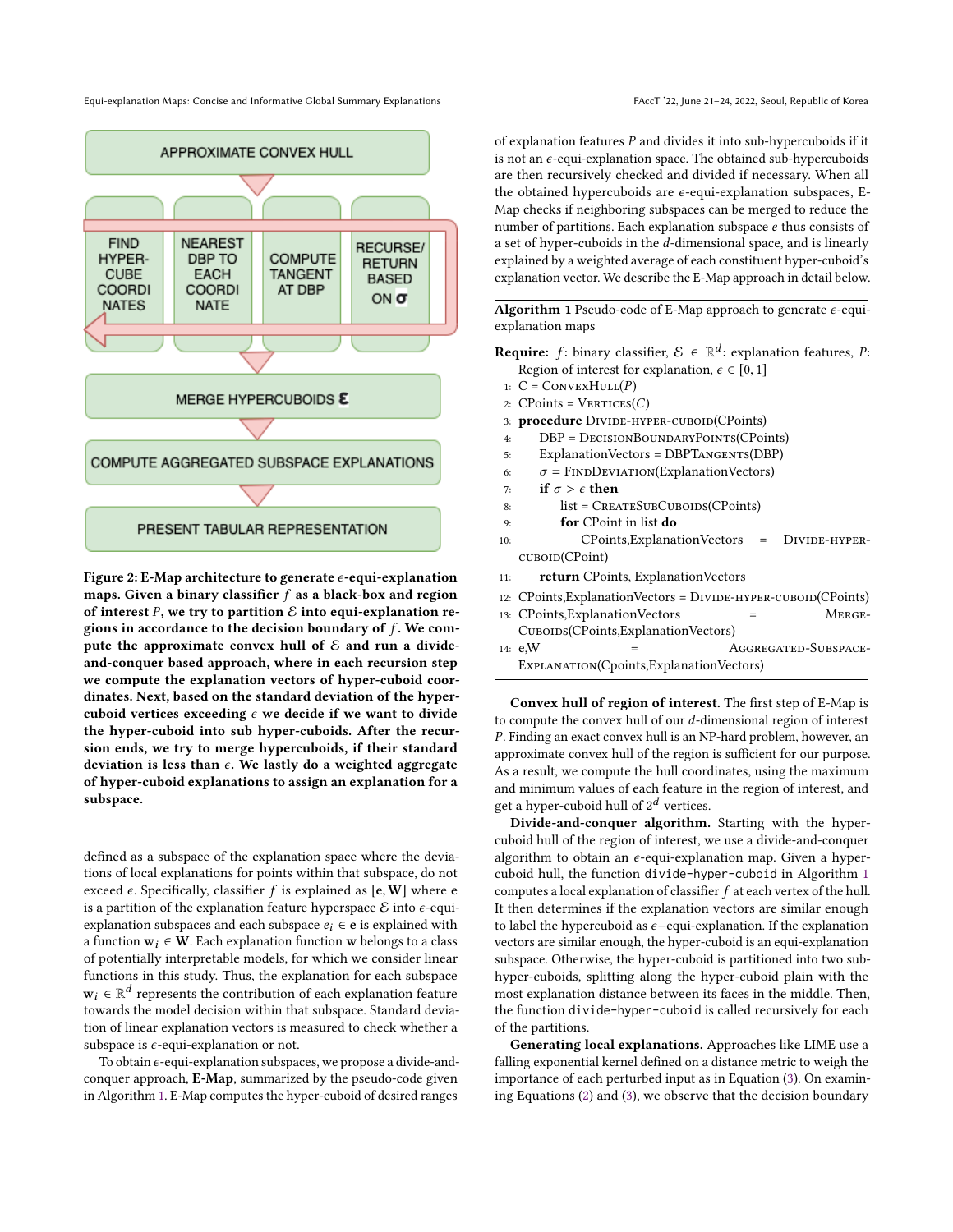<span id="page-3-0"></span>Algorithm 2 Growing spheres algorithm for computing Decision Boundary Point nearest to  $x$  [\[7\]](#page-8-9)

**Require:**  $f : \mathbf{x} \to \{0, 1\}$ : a binary classifier ,  $x \in \mathbf{x}$ : an observation to be explained,  $\eta$ ,  $n$ : Hyperparameters Ensure: Nearest Decision Boundary Point e

- 1: Generate  $(z_i)_{i \leq n}$  uniformly in  $SL(x, 0, \eta)$
- 2: while  $\exists k \in (z_i)_{i \leq n} : f(k) \neq f(x)$  do 3:  $\eta = \eta/2$
- 3:  $\eta = \eta/2$ <br>4: Generat
- Generate  $(z_i)_{i \leq n}$  uniformly in SL $(x, 0, \eta)$

5: 
$$
a_0 = \eta, a_1 = 2\eta
$$
  
6. Generate  $(\tau_1)$ .

- 6: Generate  $(z_i)_{i \le n}$  uniformly in  $SL(x, a_0, a_1)$ <br>7. while not  $\exists k \in (z_1)_{k \le n}$  if  $(k) \ne f(x)$  do
- 7: while not ∃ $k \in (z_i)_{i \leq n} : f(k) \neq f(x)$  do 8:  $a_0 = a_1$
- 8:  $a_0 = a_1$ <br>9:  $a_1 = a_1$
- 9:  $a_1 = a_1 + \eta$ <br>10: Generate (2)
- Generate  $(z_i)_{i \le n}$  uniformly in  $SL(x, a_0, a_1)$
- 11: **return** k, the  $l_2$ -closest decision boundary point from x

point (DBP) nearest to the instance being explained plays the most significant role in generating explanations. Points further than the nearest DBP will have little influence due to the rapidly falling negative exponential function. However, as Laugel et al. [\[7\]](#page-8-9) point out, the solution by LIME largely depends on the density of sampling and the proximity being sampled. Considering the scale of our task, a method that generates approximate explanations but with less variability, would yield better results. Therefore, we compute the tangent to the DBP nearest to the instance to be explained for obtaining the local linear explanation. This method leads to a solution approximate to what is returned by LIME, if the instance neighborhood has been thoroughly sampled by LIME. However, with a higher number of dimensions dense sampling around an instance is hardly practical. The proposed approach is thus expected to return solutions better than LIME with poor sampling.

**Nearest**  $DBP_x$ . To find the point nearest to an instance x on the decision boundary of classifier  $f$ , we tweak the Growing Spheres algorithm proposed by Laugel et al. [\[7\]](#page-8-9). We uniformly sample points in the sphere centered at x with the radius of  $\eta$ , which is initially set to a large value. In order to sample points inside  $SL(x, a_0, a_1)$ , we sample observations uniformly distributed over the surface of a unit sphere, then draw  $\mathcal{U}(a_0, a_1)$ -distributed values and use them to re-scale the distances between the sampled observations and  $x$ . In order to sample uniformly on a unit sphere, we sample observations from  $N(x, 1)$  and scale them to a distance of 1 from x. Any of the sampled points having a class different than  $x$  guarantees the presence of at least one DBP within the sphere. However, this may not be the nearest DBP to  $x$ . As a result, the process is repeated by sampling points in a spheres of radius  $\eta = \eta/2$  and keep halving  $\eta$ until we have a sphere where all sampled points have the same class label as  $x$ . This indicates the absence of a decision boundary in the sphere. Next we sample points inside the spherical layer  $SL(x, \eta, 2\eta)$ in search of points which have a class label different from  $x$ . Out of the sampled points which have a different label, we accept the one with the minimum  $L2$ -distance to  $x$  as the nearest DBP. If no such point is found within this spherical layer, then we search in the next spherical layer  $SL(x, 2\eta, 3\eta)$ , and so on until the nearest

DBP is found. Let us name this point  $DBP_x$ . The pseudo-code for this process by [\[7\]](#page-8-9) is provided in Algorithm [2.](#page-3-0)

**Tangent at**  $DBP_x$ . Finding  $DBP_x$ , we then compute the tangent of the decision boundary of  $f$  at this point. To compute this, we randomly perturb point  $DBP_x$  and feed the perturbed instances to f to get their predicted labels. A weighted linear regression model is then learned on perturbed instances to obtain the tangent of  $\boldsymbol{f}$ at  $DBP_x$ . We use the kernel function from KernelSHAP[\[11\]](#page-8-5) as the distance metrics in this regression (Equation [4\)](#page-3-1) along with the Loss function defined in Equation [2.](#page-1-3)

<span id="page-3-1"></span>
$$
\pi_X(z) = \frac{d-1}{(dC_{|z|})|z|(d-|z|)},\tag{4}
$$

where  $|z|$  is the number of non-zero elements in the *d* dimensional<br>vector  $z$ . This results in a *d*-dimensional tangent that locally exvector z. This results in a d-dimensional tangent that locally explains instance x.

 $\epsilon$ -equi explanation subspaces. We define the standard deviation  $\sigma_{EV}$  for a set EV of explanation vectors (Equation [5\)](#page-3-2) as:

<span id="page-3-2"></span>
$$
\sigma_{EV} = \sum_{\forall p_i, p_j \in EV} \sum_{m \in d} (p_{im} - p_{jm})^2.
$$
 (5)

We next compute  $\sigma_{EV}$ , where EV stands for the set of explanation vectors of a hyper-cuboid's coordinates. If  $\sigma_{EV}$  exceeds the value of the hyperparameter  $\epsilon$ , the obtained region cannot be termed an  $\epsilon$ -equi-explanation subspace and is further divided. For further division, we iterate over each explanation feature ( $i \in d$ ) and find the average explanation vector corresponding to its minimum and maximum values  $(X_{i_{min}} \text{ and } X_{i_{max}})$ . For every feature  $i \in d$ , we then compute the *I* 2 distance between *X* and *X*. We pick then compute the L2 distance between  $X_{i_{min}}$  and  $X_{i_{max}}$ . We pick<br>the feature (f) with the bighest distance (Equation 6) and partition the feature  $(f)$  with the highest distance (Equation [6\)](#page-3-3), and partition the hyper-cuboid into two across that feature.

<span id="page-3-3"></span>
$$
f = \arg \max_{i} (X_{i_{min}} - X_{i_{max}})^2
$$
 (6)

If  $\sigma$  does not exceed  $\epsilon$ , an  $\epsilon$ -equi-explanation subspace has been found. When the recursion ends, a set of hyper-cuboids are obtained where the standard deviation of each hyper-cuboid is less than  $\epsilon$ . At this step, a merge function is used to check if any two hypercuboids can be merged while still satisfying the  $\epsilon$  constraint. These merged hypercuboids represent subspaces e of equi-explanation maps.

Subspace linear explanation. Once we have obtained  $\epsilon$ -equiexplanation subspaces, each being a set of hyper-cuboids, we generate a linear explanation for each subspace depicting the behavior of  $f$  in that subspace. For this step, we first compute an explanation vector for each hyper-cuboid by computing the explanation vector for each of the hyper-cuboid's coordinates and averaging them. We additionally compute the volume of each hyper-cuboid (product of edge lengths). To generate an aggregated explanation for each subspace, we average each hyper-cuboid's explanation vector weighted by its volume. This leads to a division of the input space into  $\epsilon$ -equi-explanation maps with normalized explanation vectors for each subspace.

Presentation of results. E-Map partitions the space into subspaces where each subspace is a union of d-dimensional hypercuboids with d being the number of explanation features. For models with fewer than 3 explanation features, equi-explanation maps can be visualized as in Figure [1.](#page-1-0) However for models with greater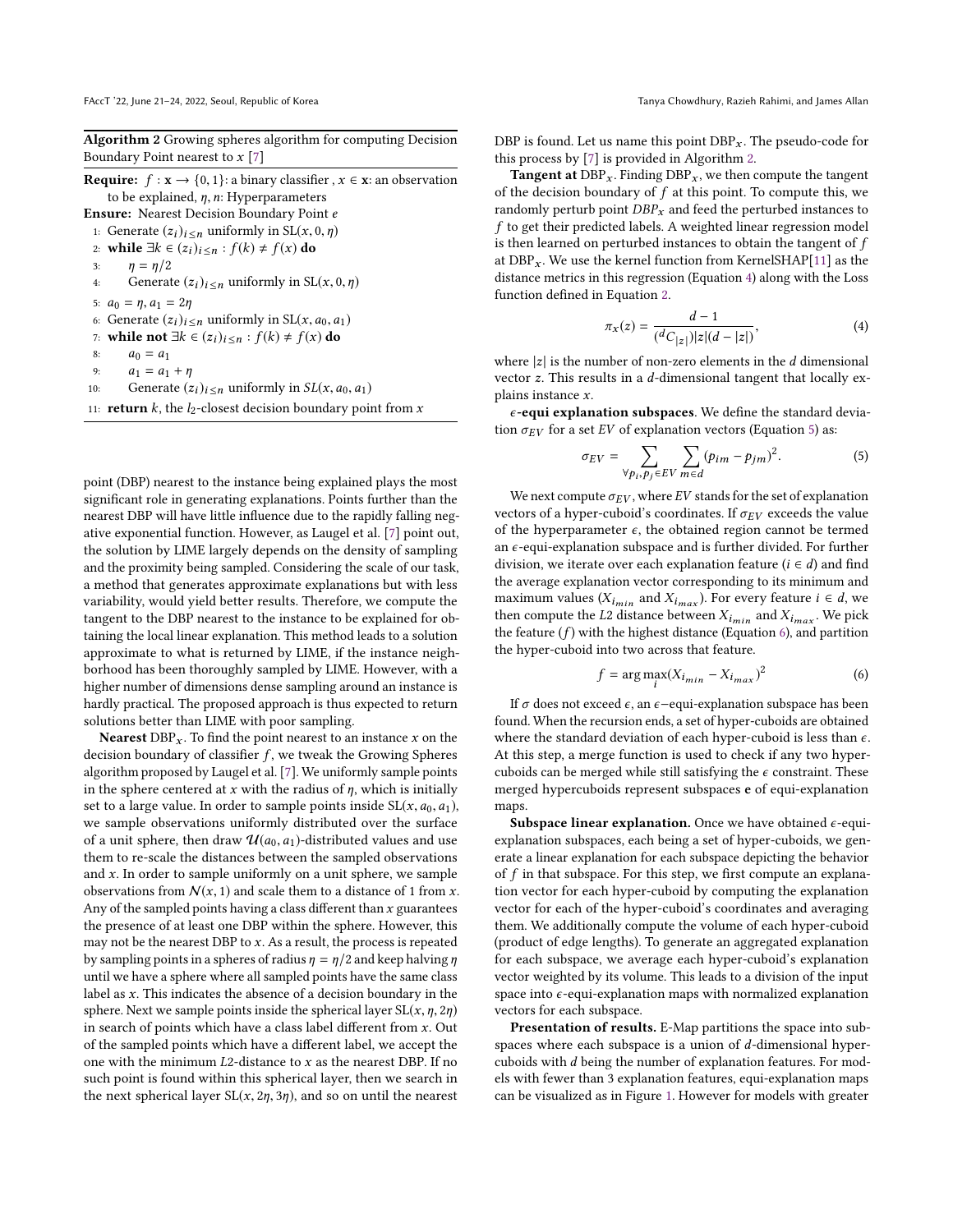Equi-explanation Maps: Concise and Informative Global Summary Explanations FACCT '22, June 21-24, 2022, Seoul, Republic of Korea

<span id="page-4-0"></span>Table 1: A representation of equi-explanation maps for a XG-Boost classifier trained on the UCI Heart disease dataset, using three explanation features: Age, RestECG, and Cholesterol. We depict the four explanation regions (subspaces) generated by our algorithm and present the approximate model logic corresponding to each of the four regions.

| Subspace |     | Age | Cholesterol | RestECG  | Explanation        |  |
|----------|-----|-----|-------------|----------|--------------------|--|
| 1        | Min | 29  | 285         | $\theta$ | [0.26, 0.68, 0.06] |  |
|          | Max | 44  | 364         | 2        |                    |  |
|          | Min | 44  | 126         | $\theta$ |                    |  |
| 2        | Max | 63  | 285         | 0        |                    |  |
|          | Min | 29  | 364         | 1        | [0.21, 0.25, 0.54] |  |
|          | Max | 44  | 564         | 2        |                    |  |
|          | Min | 63  | 284         | 2        |                    |  |
|          | Max | 77  | 364         | 2        |                    |  |
| 3        | Min | 63  | 126         | $\theta$ |                    |  |
|          | Max | 77  | 284         | 1        | [0.45, 0.2, 0.35]  |  |
| 4        | Min | 29  | 126         | $\theta$ |                    |  |
|          | Max | 44  | 285         | 1        |                    |  |
|          | Min | 44  | 285         |          | [0.33, 0.31, 0.36] |  |
|          | Max | 63  | 364         | 2        |                    |  |
|          | Min | 63  | 364         | 2        |                    |  |
|          | Max | 77  | 564         | 2        |                    |  |

<span id="page-4-1"></span>Table 2: Accuracy of the four chosen classifiers on the training and test sets of the Heart disease and Pima Indians datasets.

| Dataset       | Algorithm                 | <b>Training Accuracy</b> | <b>Test Accuracy</b> |  |
|---------------|---------------------------|--------------------------|----------------------|--|
|               | Logistic Regression       | 0.86                     | 0.80                 |  |
| Heart Disease | <b>SVM</b>                | 0.92                     | 0.80                 |  |
|               | MLP                       |                          | 0.81                 |  |
|               | <b>XGBoost Classifier</b> |                          | 0.78                 |  |
| Pima Diabetes | Logistic Regression       | 0.79                     | 0.73                 |  |
|               | <b>SVM</b>                | 0.83                     | 0.72                 |  |
|               | MLP                       |                          | 0.77                 |  |
|               | <b>XGBoost Classifier</b> |                          | 0.75                 |  |

than 3 explanation features, we present the coordinates of each hyper-cuboid in a compact tabular representation using <sup>2</sup>d numbers for each hyper-cuboid, to enable at-a-glance summaries (as shown in Table [1\)](#page-4-0). The value of  $\epsilon$  can be set according to the granularity of explanations required.

#### 4 EXPERIMENTS

To the best of our knowledge, our work is the first towards generating explanations that summarize the model logic of a black-box classifier over different regions of feature values. However, since it lies in the large space of global explanation methods, we compare the quality of E-Map generated equi-explanation maps with other global explanation methods.

## 4.1 Baseline Models

SP-LIME [\[12\]](#page-8-2), an extension of LIME, is a model-agnostic approach that chooses diverse and representative instances to describe the global model logic. Given a budget  $B$ , SP-LIME selects  $|B|$ 

instances from a uniformly sampled set  $X$  using a greedy approach based on the local explanation for each instance.

Guided-LIME [\[15\]](#page-8-3) adds a structured-sampling preprocessing step to the input of SP-LIME in order to improve the fidelity of LIME-based approaches. To do this, they employ Formal Concept Analysis (FCA) assuming access to the complete model training data. Generating SP-LIME explanations on the full dataset (especially for tabular features) has large computational complexity, which Guided-LIME successfully reduces.

SHAP [\[11\]](#page-8-5), originally a local feature attribution method, is extended for global explanation of tree-based models [\[10\]](#page-8-4). The authors report that it outperforms existing explainers on various metrics like run time, accuracy, consistency guarantees, mask, resample, and impute for tree based models.

MUSE [\[6\]](#page-8-1) is a rule-based mimic model [\[1\]](#page-7-0) explanation algorithm to explain how a model behaves in subspaces characterized by certain features of interest. It aims to learn compact decision sets, each of which is a series of if-then rules built by optimizing for fidelity, unambiguity, and interpretability. Since MUSE and equiexplanation maps have representational differences, we compare equi-explanation maps to MUSE only by the user study. We do not include comparison with interpretable decision sets (IDS) [\[5\]](#page-8-10) and Bayesian decision lists (BDL) [\[9\]](#page-8-11), as they have been shown to under-perform MUSE [\[6\]](#page-8-1).

#### 4.2 Evaluation Metrics

To enable comparison of equi-explanation maps to other linear global explanation algorithms, each with a different representation format, we propose the following general evaluation metrics.

Interpretability: The multiplicative inverse of the amount of information (numbers) needed to present generated explanations to users. It is dependent on the format of explanation presentation by an explanation algorithm. For example, if a model has 4 explanation features and is to be explained with 3 representative instances, its Emap interpretability would be  $\frac{1}{3*(2*(4+4))}$  whereas its LIME interpretability would be  $\frac{1}{(3*4)}$ . The higher the score, the more interpretable the explanation algorithm.

Fidelity: The fraction of sampled points from the region of interest for which the black-box prediction agrees with the explanation model prediction. For explanation models that generate representative instances, the reconstructed explanation model prediction is either the prediction by the explanation vector of its subspace (if subspaces are defined) or the prediction by the explanation vector of its nearest representative element. The higher the fidelity, the better the explanation algorithm.

Informativeness: The average similarity between local and subspace explanation vectors for points uniformly sampled in the region of interest. The local explanation of a sampled instance is computed using LIME. The subspace explanation is either the explanation vector of the subspace (if subspaces are defined) or the explanation vector of the representative unit nearest to the instance. Similarity is computed using cosine similarity. Higher this metric, more informative the summary.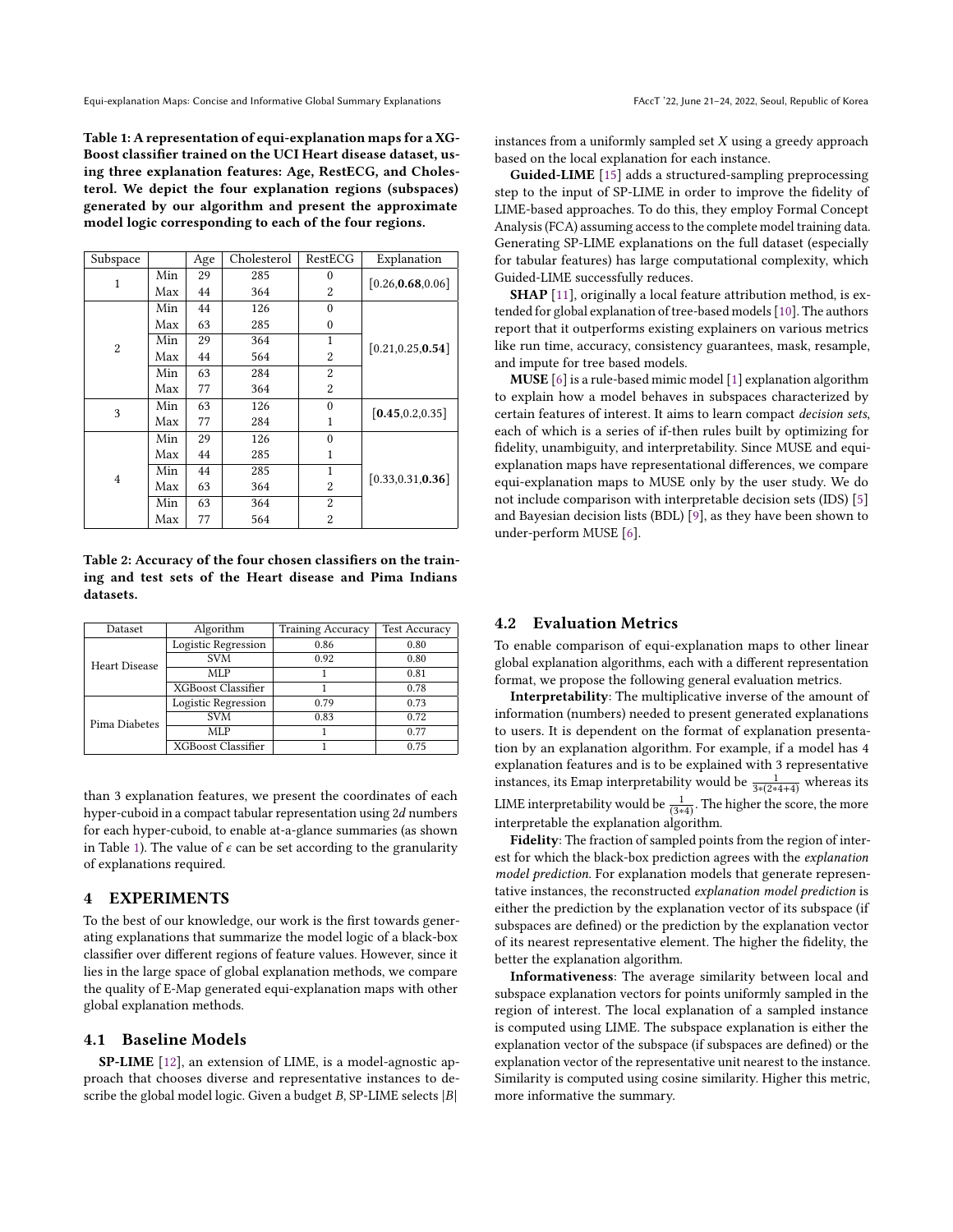FAccT '22, June 21-24, 2022, Seoul, Republic of Korea Tanya Chowdhury, Razieh Rahimi, and James Allan

## 4.3 Experimental Settings

Datasets : We perform our experiments on two real-world datasets from the medical domain. The motivation is the known importance of subspace explanations in clinical diagnostic settings [\[5\]](#page-8-10). The first dataset is the UCI Heart Disease dataset<sup>[2](#page-5-0)</sup>, which has 303 instances and 14 real valued features designed to predict the presence (labels: 1,2,3,4) and absence (label: 0) of heart disease.

Secondly we use the Pima Indians Diabetes dataset<sup>[3](#page-5-1)</sup>, predicting the onset of diabetes within 5 years in Pima Indians, given their medical details. It is a binary classification dataset with 768 observations containing 8 input features and a binary output. The label for each instance is either 0 or 1, with 1 indicating that the person would see an onset of diabetes within 5 years.

Classifiers : We train binary classifier models on the Heart Disease and Pima Diabetes datasets using four algorithms Logistic Regression, SVM, MLP, and XGBoost. We use the scikit-learn implementation of logistic regression. We learn a Support Vector Machine with an RBF kernel using the scikit-learn implementation. We experiment with different configurations of MLP using PyTorch. We settle on an architecture with 3 hidden layers. For a dataset of  $N$  dimensions, the MLP has  $N$  neurons in the first layers, 2 ∗ N in the second, N in the third,  $\frac{N}{2}$  in the fourth and a single neuron in the final output layer. For the XGBoost classifier single neuron in the final output layer. For the XGBoost classifier, we use XGBClassifier from xgboost. The prediction threshold is set to 0.5, i.e., the prediction is 1 if scores are greater or equal to 0.5, otherwise the prediction is zero[\[20\]](#page-8-12). We split both datasets into three parts: train, validation, and test in the ratio of 80:10:10. We use five-fold cross validation on the training data to learn the supervised models. We compute the classification accuracy of each of these algorithms and report results in Table [2.](#page-4-1)

Setting 1 : In the first set of experiments, we compare the performance of Equi-explanation maps with respect to other global linear explanation methods on the two chosen datasets. We carry out experiments with all input features as explanation features and with a budget of four representative instances (as in SP-LIME). In order to carry out fair comparison, we tune E-Map with different values of  $\epsilon$  until four subspaces are generated. For the sake of uniformity, we also demarcate the centroid of each subspace in E-Map as its representative vector. SP-LIME and Guided-LIME algorithms output representative instances and their respective explanations as output, but no subspace information. Equi-explanation maps output representative instances, their explanations, and the coordinates of subspace hyper-cuboids (refer to Table [1\)](#page-4-0). Both SP-LIME and Guided-LIME require a sampling density to determine the number of perturbations, the value of which is retained from the original LIME repository. For E-Map, we set initial sampling radius  $\eta$  to 1 and the number of points to sample on the sphere  $\eta$  to 1,000 (following recommendations by Laugel et al. [\[7\]](#page-8-9)). For the comparing methods, we set as many parameters as possible to the values reported in their original drafts or repositories. MUSE is a mimic model-based explanation method whose performance is difficult to compare with representation vector-based explanation empirically. As a result, we put off comparison of E-Map with MUSE to

a user study (Section [5\)](#page-6-0). For our evaluation metrics Fidelity and Informativeness, we uniformly sample 500 points from the region of interest. The same 500 points are used to evaluate all competing systems for a given dataset and classifier.

Setting 2 : For the next set of experiments, we compare the equi-explanation maps generated by E-Map for the four different classifiers described above. Setting the value of  $\epsilon$  to a fixed 0.6, the aim of this experiment is to study the variation in Interpretability, Fidelity, and Informativeness for explanations of classifiers with different complexities on the two chosen datasets. As above, we set initial sampling radius  $\eta$  to 1 and the number of points to sample on the sphere  $\eta$  to 1,000 (as above). We again sample 500 points from the region of interest and use the same points to evaluate explanations for different classifiers.

## 4.4 Results and Observations

The results of our experiments comparing equi-explanation maps generated by E-Map with representation-vector based explanations by other global explanation methods are reported in Table [3.](#page-6-1) The representative instances returned by equi-explanation maps show 43% and 38% higher fidelity than those returned by SP-LIME and Guided-LIME, respectively. This indicates that a user is more likely to guess the black-box model's decision for an instance, when shown an E-Map explanation as compared to when shown a <sup>\*</sup>-LIME explanation.

This might be attributed to equi-explanation maps presenting subspaces of complex shapes and sizes considering intricacies of decision boundaries compared to the spherical subspaces carved by ∗ -LIME.

E-Map explanations are also 41% and <sup>21</sup>.5% more informative as compared to SP-LIME and Guided-LIME explanations, respectively. This indicates that a user is more likely to accurately guess the explanation of an unseen instance when shown an equi-explanation map explanation rather than the when shown other kinds of explanations. This might again be attributed to complex subspace boundaries for equi-explanation regions as compared to other explanation algorithms.

Due to the extra reporting of subspace coordinates, equiexplanation maps show <sup>79</sup>.6% lesser interpretability compared to the other approaches. Since SP-LIME and Guided-LIME only return representative instances and their explanations, their interpretability score for a budget B is computed as  $|B|^*$ (NUMBER OF input features + number of explanation features). The interpretability of E-Map, which returns hyper-cuboid dimensions, additionally includes an extra  $|B|^*(2^*$ NUMBER OF EXPLANATION FEAtures\*number of hyper-cuboids) term. As a result, although we see a gain in Fidelity and Informativeness with E-Map, we see a drop in Interpretability.

The results of comparing E-Map explanations for different classifiers is presented in Table [4.](#page-6-2) Over experiments with E-Map on different classifiers, we observe a strong correlation between the number of subspaces returned by E-Map and the complexity of the classifier being explained, for a fixed value of  $\epsilon$ . Overall the equiexplanation maps' explanation of the simplest classifier (logistic regression) achieves 105% more interpretability, 79% more fidelity, and 40% more informativeness as compared to that of the classifier

<span id="page-5-0"></span> $^2$ <https://archive.ics.uci.edu/ml/datasets/Heart+Disease>

<span id="page-5-1"></span><sup>3</sup>[https://raw.githubusercontent.com/jbrownlee/Datasets/master/pima-indians](https://raw.githubusercontent.com/jbrownlee/Datasets/master/pima-indians-diabetes.csv)[diabetes.csv](https://raw.githubusercontent.com/jbrownlee/Datasets/master/pima-indians-diabetes.csv)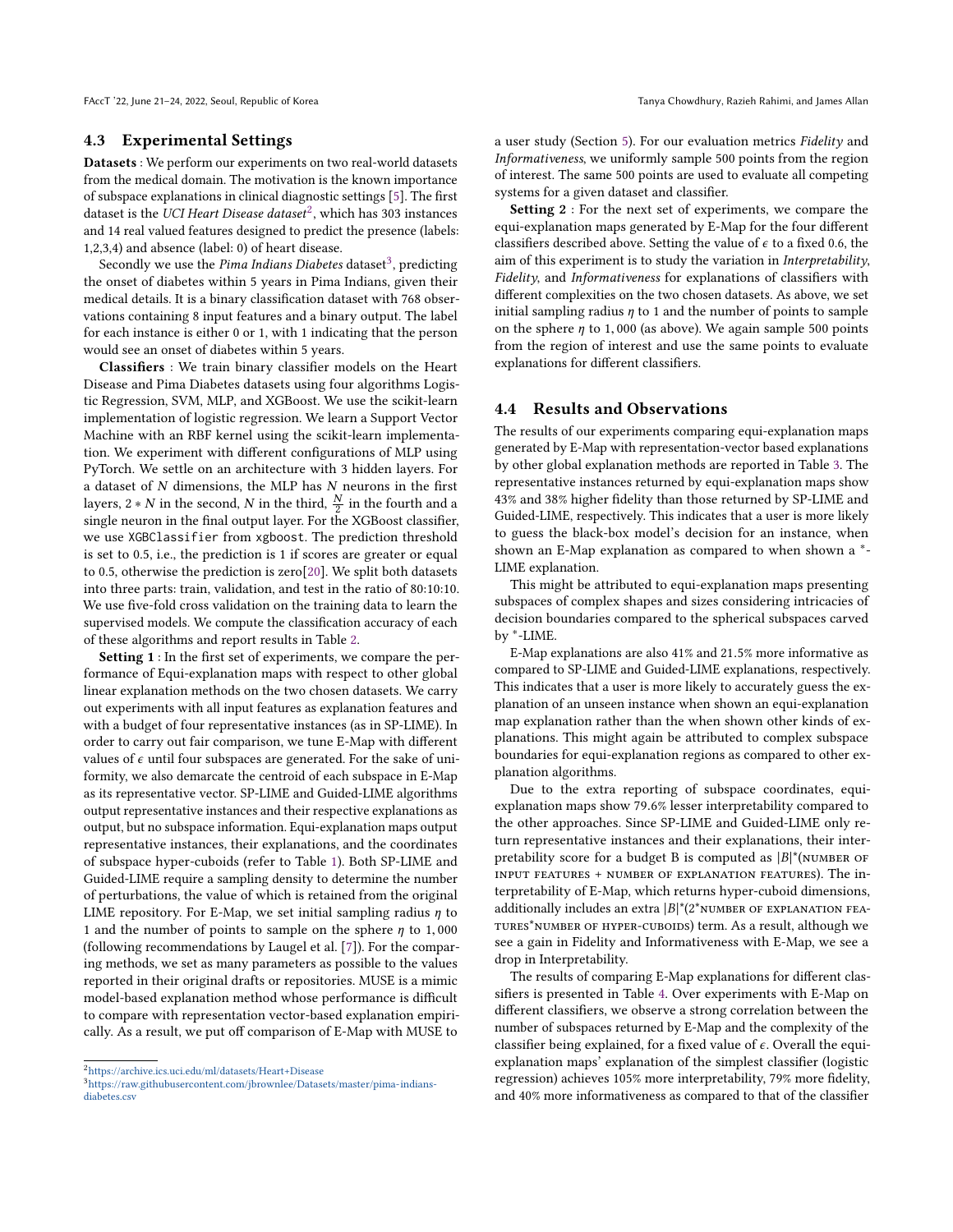<span id="page-6-1"></span>Table 3: Comparing E-Map generated equi-explanation maps to existing global explanation algorithms with a budget of 4 representative instances on all explanation features for two medical domain datasets, averaging performance over all four classifiers.

|                |                  | <b>UCI Heart Disease</b> |                 | PIMA Indian Diabetes |          |                 |
|----------------|------------------|--------------------------|-----------------|----------------------|----------|-----------------|
| Method         | Interpretability | Fidelity                 | Informativeness | Interpretability     | Fidelity | Informativeness |
| <b>SP-LIME</b> | 0.083            | 0.49                     | 0.56            | 0.083                | 0.56     | 0.63            |
| Guided-LIME    | 0.083            | 0.62                     | 0.65            | 0.083                | 0.62     | 0.66            |
| <b>SHAP</b>    | 0.083            | 0.56                     | 0.66            | 0.083                | 0.60     | 0.69            |
| $E-Map$        | 0.017            | 0.86                     | 0.79            | 0.017                | 0.88     | 0.86            |

<span id="page-6-2"></span>Table 4: Comparing E-Map generated equi-explanation maps to explain four different classifiers on two medical domain datasets for a fixed value of  $\epsilon$  set to 0.6.

|                     |                  | <b>UCI Heart Disease</b> |                 | PIMA Indian Diabetes |          |                 |
|---------------------|------------------|--------------------------|-----------------|----------------------|----------|-----------------|
| Method              | Interpretability | Fidelity                 | Informativeness | Interpretability     | Fidelity | Informativeness |
| Logistic Regression | 0.037            | 0.97                     | 0.91            | 0.050                | 0.99     | 0.95            |
| <b>SVM</b>          | 0.018            | 0.56                     | 0.65            | 0.025                | 0.69     | 0.82            |
| 3-laver MLP         | 0.032            | 0.82                     | 0.82            | 0.040                | 0.87     | 0.93            |
| XGBoost Classifier  | 0.021            | 0.80                     | 0.79            | 0.028                | 0.93     | 0.87            |

with the most complex decision boundary (here: SVM) for  $\epsilon = 0.6$ . This is intuitive as the more curved the decision boundary is, the greater the deviation in explanations is and vice versa.

MUSE is a series of cascading if-then rules, with a maximum hierarchy of two layers. For datasets with mostly tabular features, MUSE will have exponential combinations over feature ranges and would be pretty unintuitive to observe. Decision set-based approaches seem to work well for datasets with mostly categorical features, like the datasets chosen in demonstrated examples of previous studies [\[5,](#page-8-10) [6,](#page-8-1) [9\]](#page-8-11). Since many real world datasets are largely tabular, we believe equi-explanation maps would provide better explanations for them as compared to decision sets-based approaches [\[5,](#page-8-10) [6,](#page-8-1) [9\]](#page-8-11).

#### <span id="page-6-0"></span>5 USER STUDY

In the previous section, we demonstrated that our approach outperforms the compared baselines on grounds of Fidelity and Informativeness. However different global explanation algorithms result in different formats, making it hard to compare algorithm performances. In order to enable fair comparison between rule-based mimic model explanations (MUSE) and equi-explanation maps, we conduct a user study. [4](#page-6-3) Inspired by explainable AI literature, we recruited 10 students who had completed at least one undergraduate level machine learning course. Two different XGBoost classifiers were trained on non-overlapping sections of the UCI heart disease dataset and the UCI Divorce predictors dataset and used to generate two explanation presentations: an equi-explanation map and a falling if-then list. The volunteers were then asked a series of questions based on both explanation presentations.

On the basis of each explanation presentation, the volunteers were asked to: (i) predict the classifier label for a given instance (ii) given a partition of the feature space (e.g. age > 30), indicate the primary features used in decision making for that partition. The ground truth for (i) was computed by feeding the instance to

the black-box classifier. The ground truth for (ii) was obtained by generating local LIME explanations for instances in that partition. The user's response accuracy to these questions was then computed. We observe that MUSE achieves a slightly higher accuracy for question 1, outperforming equi-explanation maps by <sup>8</sup>.5%. However, the equi-explanation map group outperforms the MUSE group by 46% on accuracy in question 2.

Participants were also asked (i) Which presentation do you think would give more compact explanations as the number of feature scales? (ii) Which explanation presentation did you find more informative? (iii) Which explanation presentation did you find easier to understand? 100% volunteers answered Equi-explanation maps for (i), 70% for (ii), and 30% for (iii).

This shows that if a user wants to understand what features influence the decision making in a certain region (which is the primary intent behind generating explanations), equi-explanation maps should be unarguably preferred.

## 6 DISCUSSION

Local explanations are useful to understand the model behavior for a specific instance, but do not tell much about the larger picture. Most existing global explanation methods on the other hand are too sparse and not very informative about the variation in model logic across the region of interest [\[7\]](#page-8-9). Global explanations that summarize the model logic using equi-explanation maps lie somewhere in between, with an informativeness-interpretability trade-off, which can be set by tuning  $\epsilon$  as per user requirements.

Most existing explanation work focuses solely on Interpretability and Fidelity/Faithfulness as the primary metrics to optimize during explanation generation. However, we believe that Informativeness which is a proxy for the knowledge gained is an important metric to consider as well. While the Fidelity metric is an evaluation metric in the black-box decision space, Informativeness is an evaluation metric in the explanation space. We believe that lower bounds and

<span id="page-6-3"></span><sup>4</sup>UMass Amherst IRB (IRB Number 3410).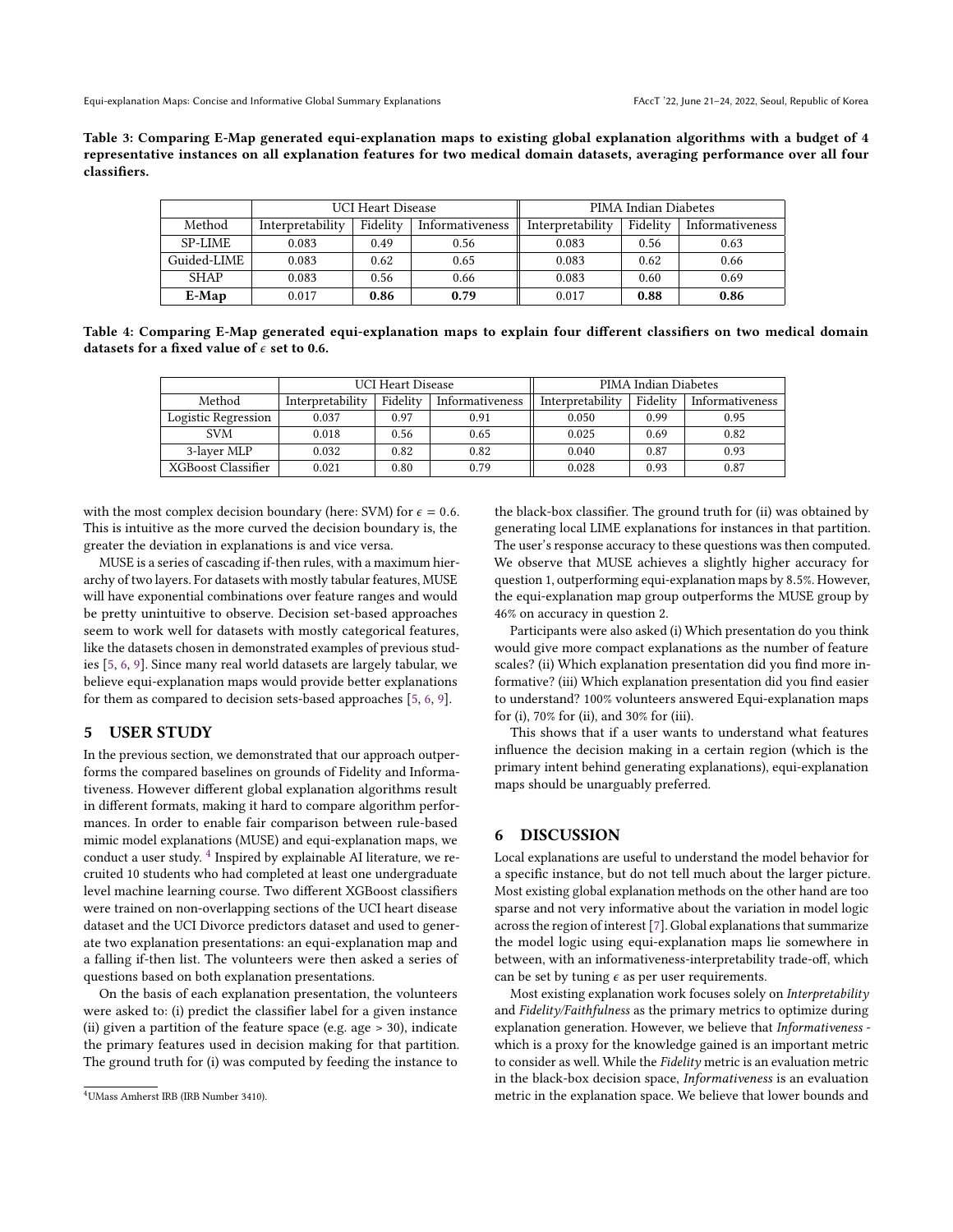confidence intervals on Fidelity and Informativeness should be mandated in instances where the explanation is highly consequential: e.g. deciding between treatment options by a doctor, deciding jail term length. We believe that using summaries of the black-box logic for global explanations instead of existing approaches would induce more trust in users in the above mentioned scenarios.

Due to the increased number of bits in Equi-explanation maps explanations, they are more suitable in low dimensional settings. However, they can still be generated in higher dimensional settings to verify black-box model behavior. For example, a developer would prefer an informative summary explanation to verify how their model prioritizes features on all subspaces, even at the cost of interpretability.

Studying explanations with a subset of input features as explanation features might not always be as insightful even if it is more interpretable. For example, for a classifier with input features [A,B,C] if we generate explanations using only feature A and B, there might be a causal feature C driving model decision making for that variable. However, these factors depend on the exact problem statement in hand.

## 7 RELATED WORK

Recently Setzu et al. [\[18\]](#page-8-13) propose GLocalX, a tool that adds an interpretable layer on top of a black-box by aggregating local explanations agnostic to the model being explained. GLocalX hierarchically aggregates the local explanations, represented as decision rules with the goal of emulating the black-box. Their output format is similar to MuSe [\[6\]](#page-8-1) and serves as a mimic model to the black-box explanation. Our proposed data structure, subspaces as a union of hyper-cuboids can also be visualized using Polyhedral Sets from linear algebra. Ruggieri et al. [\[14\]](#page-8-14) propose a method of learning a parameterized linear system whose class of polyhedra includes a given set of example polyhedral sets and it is minimal.

Apart from explanations for black-box models, certain algorithms generate explanations while taking the model architecture into consideration. One such notable model-introspective explanation method for deep learning models is DeepLIFT [\[19\]](#page-8-15) which backpropagates the output of DNNs to assign each input feature a contribution weight. DeepLIFT [\[19\]](#page-8-15) specializes in that its assigned feature weight, positive or negative, can be computed in a single backward pass of the neural network. Selvaraju et al. [\[17\]](#page-8-16) introduce Grad-CAM, a method for generating visual explanations across the layers of a convolutional neural network (CNN), using target gradients to create coarse localization maps highlighting region importance. SHAP [\[11\]](#page-8-5) provides unifying framework and formalizes explainability using the Shapely values principle from game theory. The SHAP method assigns each feature an importance value for a particular prediction. It is notable because it proves that there exists a unique solution in this class with a set of desirable properties. Their framework unifies six existing methods including LIME [\[12\]](#page-8-2) and DeepLift [\[19\]](#page-8-15) discussed above. Apart from the local explanation techniques discussed so far, there are a few algorithms that help users make global conclusions about the model.

The above methods focus on features which are present, even though these features might have a negative contribution in the classification. A few recent works have been focused on identifying features which are necessary or sufficient to explain an instances classification by a model. Dhurandhar et al. [\[2\]](#page-7-1) present contrastive explanations to explain black-box classification models. Given an input, they find what features must be minimally and sufficiently present and minimally and sufficiently absent to justify its classification. The authors argue that this format of explanations is more in line with the human way of thinking. Another recent branch of model agnostic black-box explanation methods include counterfactual explanations. Given a *query* image  $I$ , for which a vision system predicts class  $C$ , a counterfactual visual explanation identifies how  $I$  could change such that the system would output a different specified class [\[4\]](#page-8-17). Looveren et al. [\[21\]](#page-8-18) further propose a method to speed up the the search for counterfactual instances to generate interpretable counterfactual explanations. All the above efforts discuss post-hoc interpretability methods. Recently a lot of interest has arised in generating causal explanation algorithms, especially with applications in genomics [\[22\]](#page-8-19). Algorithms like CXPlain [\[16\]](#page-8-20) use a causal learning function to train the surrogate model and combine it with bootstrap to measure uncertainty in explanations.

# 8 CONCLUSION

In this work, we proposed the new paradigm of summarizing the model logic of a black-box in order to generate global explanations. In order to do this, we propose Equi-explanation maps, a novel concise representation for global explanations. We further proposed E-Map, an effective method that generates equi-explanation maps. Using hyper-cuboids as units of equi-explainability, we termed the union of hyper-cuboids to be a subspace and assigned a linear explanation to each subspace. We experimented on two medical records datasets: the UCI heart disease dataset and the Pima Indians Diabetes dataset and our approach was evaluated using the metrics interpretability, fidelity and informativeness, and substantially outperformed competitive methods in most of these. With this work, we introduce the task of Global summary explanation generation - explanations which present a summary of the model logic of a black-box model. We hope future explainability researchers study the compactness-informativeness trade-off for global summaries and propose better ways to generate summary explanations. It would also be more effective to see equi-explanation maps being generated using causal explanation techniques with bounds on subspace uncertainty.

#### ACKNOWLEDGMENTS

This work was supported in part by the Center for Intelligent Information Retrieval, in part by NSF grant IIS-2039449 and in part by NSF grant number 1813662. Any opinions, findings and conclusions or recommendations expressed in this material are those of the authors and do not necessarily reflect those of the sponsor.

## **REFERENCES**

- <span id="page-7-0"></span>[1] Nadia Burkart and Marco F Huber. 2021. A survey on the explainability of supervised machine learning. Journal of Artificial Intelligence Research 70 (2021), 245–317.
- <span id="page-7-1"></span>[2] Amit Dhurandhar, Pin-Yu Chen, Ronny Luss, Chun-Chen Tu, Paishun Ting, Karthikeyan Shanmugam, and Payel Das. 2018. Explanations based on the missing: Towards contrastive explanations with pertinent negatives. arXiv preprint arXiv:1802.07623 (2018).